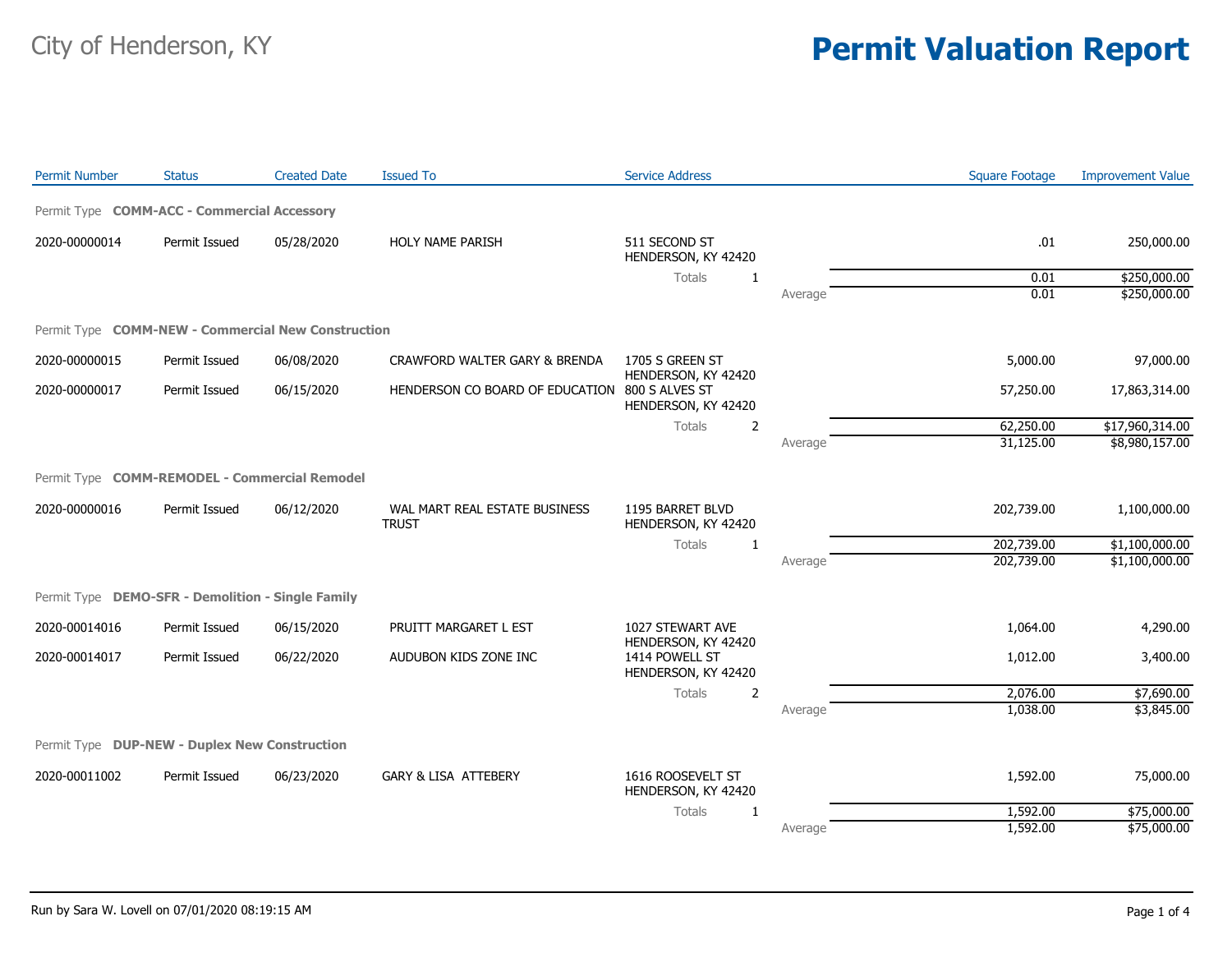| <b>Permit Number</b> | <b>Status</b>                                        | <b>Created Date</b> | <b>Issued To</b>                                    | <b>Service Address</b>                                             |         | <b>Square Footage</b> | <b>Improvement Value</b> |
|----------------------|------------------------------------------------------|---------------------|-----------------------------------------------------|--------------------------------------------------------------------|---------|-----------------------|--------------------------|
|                      | Permit Type MH-NEW - Manufactured Home New           |                     |                                                     |                                                                    |         |                       |                          |
| 2020-00010004        | Permit Issued                                        | 06/08/2020          | James & Cynthia Lambert                             | 2820 SUNSET LN<br>HENDERSON, KY 42420                              |         | 897.00                | 39,900.00                |
| 2020-00010005        | Permit Issued                                        | 06/19/2020          | Mark Stefansky                                      | 510 WATSON LN #13<br>Henderson, KY 42420                           |         | 1,216.00              | 48,000.00                |
|                      |                                                      |                     |                                                     | <b>Totals</b><br>2                                                 |         | 2,113.00              | \$87,900.00              |
|                      |                                                      |                     |                                                     |                                                                    | Average | 1,056.50              | \$43,950.00              |
|                      | Permit Type <b>SFR-ACC - Single Family Accessory</b> |                     |                                                     |                                                                    |         |                       |                          |
| 2020-00005031        | Permit Issued                                        | 05/19/2020          | MESSEMAN JASON                                      | 912 WATSON LN                                                      |         | 24.00                 | 8,000.00                 |
| 2020-00005036        | Permit Issued                                        | 05/29/2020          | CHELSEA M MILLS                                     | HENDERSON, KY 42420<br>2014 MORNING DOVE CT<br>HENDERSON, KY 42420 |         | 252.00                | 2,500.00                 |
| 2020-00005038        | Permit Issued                                        | 06/01/2020          | BRADLEY W & PRISCILL WOOSLEY                        | 1661 BRUCE ST<br>HENDERSON, KY 42420                               |         | 21.00                 | 5,000.00                 |
| 2020-00005039        | Permit Issued                                        | 06/03/2020          | BRANN STEPHEN R SR & AMY LYNN                       | 2708 BRETTWOOD LN<br>HENDERSON, KY 42420                           |         | 120.00                | 4,500.00                 |
| 2020-00005041        | Permit Issued                                        | 06/08/2020          | PENNAMAN DANIEL P & ABBIE BOSWELL 1321 GLENGARY WAY | HENDERSON, KY 42420                                                |         | 160.00                | 2,500.00                 |
| 2020-00005042        | Permit Issued                                        | 06/09/2020          | TOTTON JOHN & KAREN                                 | 2361 GREEN RIVER RD<br>HENDERSON, KY 42420                         |         | 452.00                | 10,000.00                |
| 2020-00005043        | Permit Issued                                        | 06/09/2020          | TROUTMAN SHANNON R & DANIELLE                       | 101 N PARTRIDGE RUN<br>HENDERSON, KY 42420                         |         | 816.00                | 28,000.00                |
| 2020-00005044        | Permit Issued                                        | 06/10/2020          | <b>GROSS MARION E &amp; LISA G</b>                  | 2019 SUMMER HILL LN<br>HENDERSON, KY 42420                         |         | 192.00                | 4,000.00                 |
| 2020-00005047        | Permit Issued                                        | 06/12/2020          | Melissa Burkes                                      | 1303 N GREEN ST<br>HENDERSON, KY 42420                             |         | 512.00                | 3,000.00                 |
| 2020-00005048        | Permit Issued                                        | 06/12/2020          | MCCLURE ROBERT WAYNE & VICKY A                      | 1809 WHITE OAK CT<br>HENDERSON, KY 42420                           |         | 254.00                | 2,500.00                 |
| 2020-00005051        | Permit Issued                                        | 06/18/2020          | CHANDLER MICHAEL V & AMBER C                        | 1250 ALASTAIR DR<br>HENDERSON, KY 42420                            |         | 572.00                | 6,000.00                 |
| 2020-00005053        | Permit Issued                                        | 06/22/2020          | PRITCHETT AARON GREGORY &<br><b>MELISSA L</b>       | 334 S MAIN ST<br>HENDERSON, KY 42420                               |         | 384.00                | 18,000.00                |
| 2020-00005054        | Permit Issued                                        | 06/23/2020          | JOHN F & NANCY L KLEIN                              | 665 CONSTANZA DR<br>HENDERSON, KY 42420                            |         | 570.00                | 15,000.00                |
| 2020-00005057        | Permit Issued                                        | 06/26/2020          | <b>Ernest Mays</b>                                  | 1024 CLAY ST<br>HENDERSON, KY 42420                                |         | 100.00                | 1,000.00                 |
|                      |                                                      |                     |                                                     | 14<br><b>Totals</b>                                                |         | 4,429.00              | \$110,000.00             |
|                      |                                                      |                     |                                                     |                                                                    | Average | 316.36                | \$7,857.14               |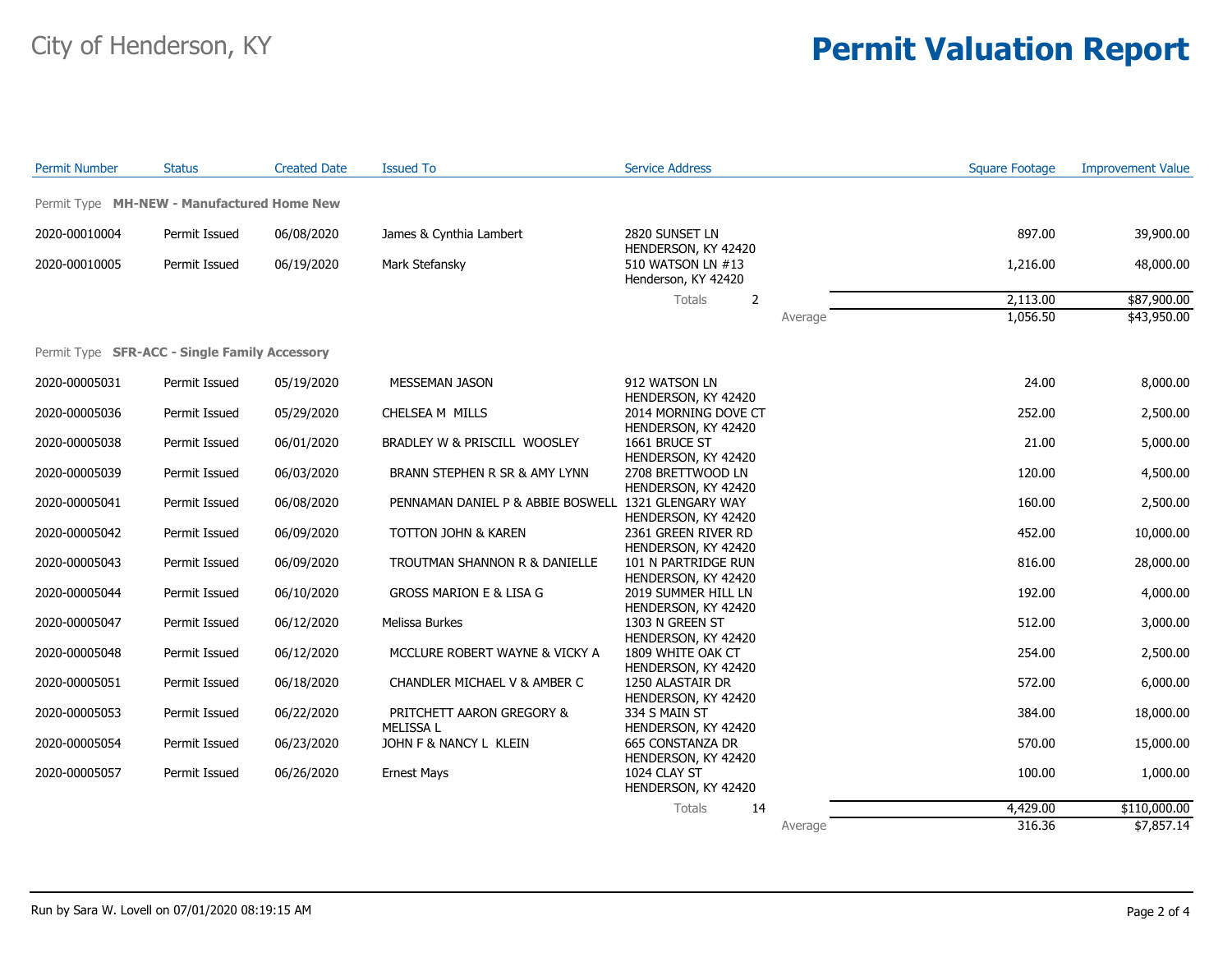| <b>Permit Number</b>                                        | <b>Status</b> | <b>Created Date</b> | <b>Issued To</b>                                  | <b>Service Address</b>                                        |         | <b>Square Footage</b> | <b>Improvement Value</b> |
|-------------------------------------------------------------|---------------|---------------------|---------------------------------------------------|---------------------------------------------------------------|---------|-----------------------|--------------------------|
| Permit Type SFR-ADD - Single Family Addition                |               |                     |                                                   |                                                               |         |                       |                          |
| 2020-00005026                                               | Permit Issued | 05/05/2020          | MARKWELL WILLIAM I                                | 923 S MAIN ST                                                 |         | 480.00                | 20,000.00                |
| 2020-00005037                                               | Permit Issued | 06/01/2020          | AJ RENTALS LLC                                    | HENDERSON, KY 42420<br>843 CHEROKEE DR<br>Henderson, KY 42420 |         | 456.00                | 30,000.00                |
|                                                             |               |                     |                                                   | $\overline{2}$<br>Totals                                      |         | 936.00                | \$50,000.00              |
|                                                             |               |                     |                                                   |                                                               | Average | 468.00                | \$25,000.00              |
| Permit Type <b>SFR-NEW - Single Family New Construction</b> |               |                     |                                                   |                                                               |         |                       |                          |
| 2020-00005040                                               | Permit Issued | 06/03/2020          | HABITAT FOR HUMANITY OF<br><b>HENDERSON KY</b>    | 1233 CUMNOCK ST<br>HENDERSON, KY 42420                        |         | 1,096.00              | 115,000.00               |
| 2020-00005045                                               | Permit Issued | 06/10/2020          | <b>HCM LLC</b>                                    | 1463 ARROW WAY<br>HENDERSON, KY 42420                         |         | 1,914.00              | 149,800.00               |
| 2020-00005050                                               | Permit Issued | 06/17/2020          | HABITAT FOR HUMANITY OF<br><b>HENDERSON KY</b>    | 1535 CUMNOCK ST<br>HENDERSON, KY 42420                        |         | 990.00                | 90,000.00                |
|                                                             |               |                     |                                                   | Totals<br>3                                                   |         | 4,000.00              | \$354,800.00             |
|                                                             |               |                     |                                                   |                                                               | Average | 1,333.33              | \$118,266.67             |
| Permit Type SFR-REMODEL - Single Family Remodel             |               |                     |                                                   |                                                               |         |                       |                          |
| 2020-00005027                                               | Permit Issued | 05/08/2020          | NALLY MARK A & DONNA L                            | 1340 ADAMS LN<br>HENDERSON, KY 42420                          |         | 1,036.00              | 75,000.00                |
| 2020-00005049                                               | Permit Issued | 06/12/2020          | KENTUCKY APARTMENTS LLC                           | 1914 POWELL ST<br>HENDERSON, KY 42420                         |         | 1,128.00              | 15,000.00                |
| 2020-00005056                                               | Permit Issued | 06/24/2020          | JAMES MARTIN COURSEY, JR. & CARLEY<br>MONET HAASE | 2392 BALMORAL DR<br>HENDERSON, KY 42420                       |         | .00                   | 3,000.00                 |
|                                                             |               |                     |                                                   | Totals<br>3                                                   |         | 2,164.00              | \$93,000.00              |
|                                                             |               |                     |                                                   |                                                               | Average | 721.33                | \$31,000.00              |
| Permit Type SIGN - Sign                                     |               |                     |                                                   |                                                               |         |                       |                          |
| 2020-00013020                                               | Permit Issued | 05/01/2020          | <b>EASTGATE MHP LLC % DREW WARNER</b>             | 1713 FRANKLIN AVE                                             |         | 15.00                 | 800.00                   |
| 2020-00013021                                               | Permit Issued | 05/01/2020          | HIGGINSON BRAD D                                  | Henderson, KY 42420<br>625 S MAIN ST<br>HENDERSON, KY 42420   |         | 32.00                 | 950.00                   |
| 2020-00013022                                               | Permit Issued | 05/01/2020          | WILLIAMS CLIFTON O ET AL                          | 1228 SECOND ST<br>HENDERSON, KY 42420                         |         | 22.00                 | 600.00                   |
| 2020-00013024                                               | Permit Issued | 06/08/2020          | COMMUNITY UNITED METH HOSP INC                    | 1305 N ELM ST<br>HENDERSON, KY 42420                          |         | 260.00                | 44,917.00                |
| 2020-00013025                                               | Permit Issued | 06/09/2020          | VANZANT BOB J SR                                  | 2751 HWY 41 N<br>HENDERSON, KY 42420                          |         | 92.00                 | 27,000.00                |